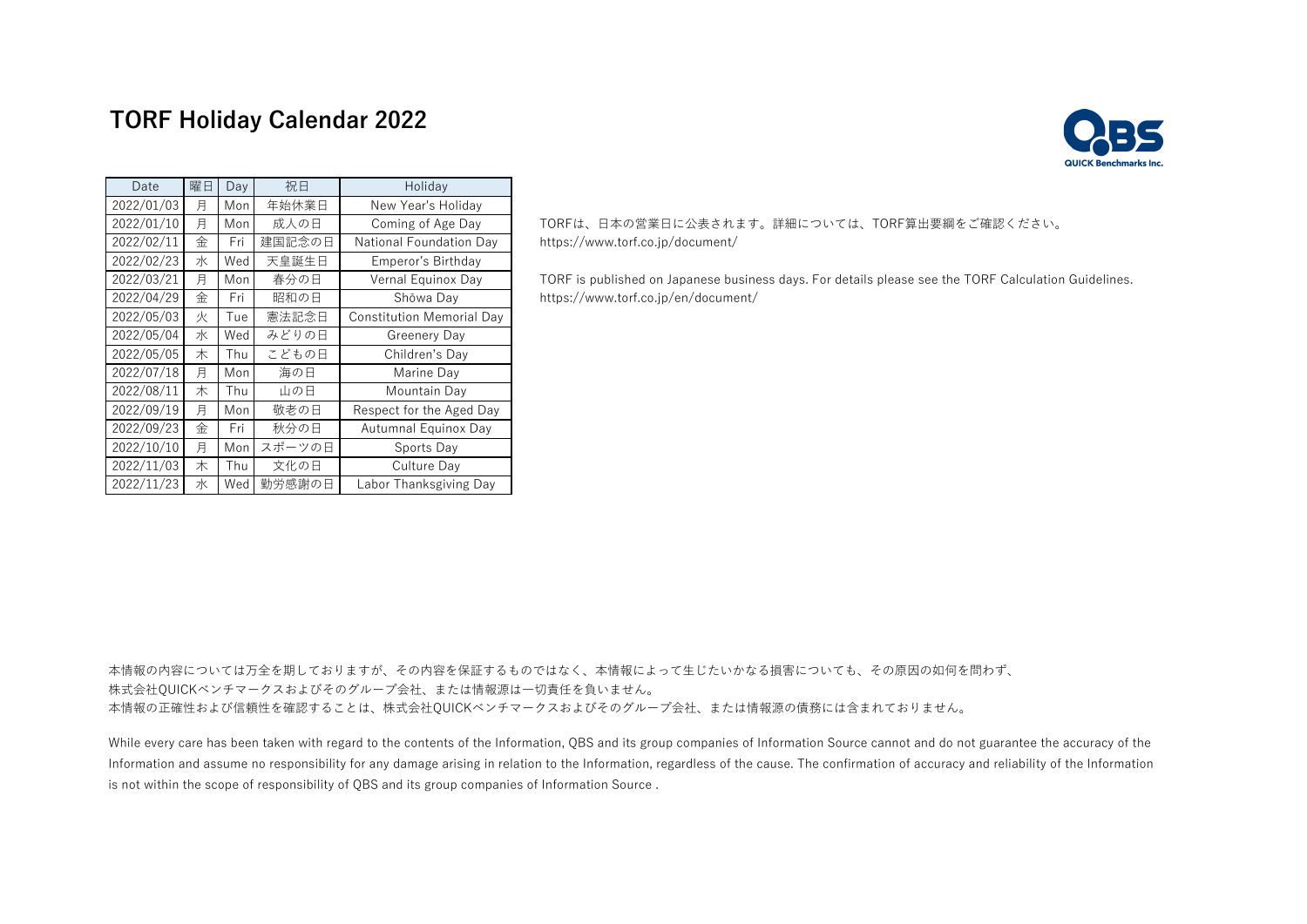## **TORF Calendar 2022**



| Date       | 曜日          | Day | <b>Start Date</b> | Date       | 曜日          | Day | <b>Start Date</b> | Date       | 曜日     | Day | <b>Start Date</b> |
|------------|-------------|-----|-------------------|------------|-------------|-----|-------------------|------------|--------|-----|-------------------|
| 2022/01/01 | 土           | Sat |                   | 2022/02/01 | 火           | Tue | 2022/02/03        | 2022/03/01 | 火      | Tue | 2022/03/03        |
| 2022/01/02 | $\Box$      | Sun |                   | 2022/02/02 | 水           | Wed | 2022/02/04        | 2022/03/02 | 水      | Wed | 2022/03/04        |
| 2022/01/03 | 月           | Mon | Non-Publication   | 2022/02/03 | 木           | Thu | 2022/02/07        | 2022/03/03 | 木      | Thu | 2022/03/07        |
| 2022/01/04 | 火           | Tue | 2022/01/06        | 2022/02/04 | 金           | Fri | 2022/02/08        | 2022/03/04 | 金      | Fri | 2022/03/08        |
| 2022/01/05 | 水           | Wed | 2022/01/07        | 2022/02/05 | $\pm$       | Sat |                   | 2022/03/05 | $\pm$  | Sat |                   |
| 2022/01/06 | 木           | Thu | 2022/01/11        | 2022/02/06 | 日           | Sun |                   | 2022/03/06 | $\Box$ | Sun |                   |
| 2022/01/07 | 金           | Fri | 2022/01/12        | 2022/02/07 | 月           | Mon | 2022/02/09        | 2022/03/07 | 月      | Mon | 2022/03/09        |
| 2022/01/08 | 土           | Sat |                   | 2022/02/08 | 火           | Tue | 2022/02/10        | 2022/03/08 | 火      | Tue | 2022/03/10        |
| 2022/01/09 | $\boxminus$ | Sun |                   | 2022/02/09 | 水           | Wed | 2022/02/14        | 2022/03/09 | 水      | Wed | 2022/03/11        |
| 2022/01/10 | 月           | Mon | Non-Publication   | 2022/02/10 | 木           | Thu | 2022/02/15        | 2022/03/10 | 木      | Thu | 2022/03/14        |
| 2022/01/11 | 火           | Tue | 2022/01/13        | 2022/02/11 | 金           | Fri | Non-Publication   | 2022/03/11 | 金      | Fri | 2022/03/15        |
| 2022/01/12 | 水           | Wed | 2022/01/14        | 2022/02/12 | 土           | Sat |                   | 2022/03/12 | 土      | Sat |                   |
| 2022/01/13 | 木           | Thu | 2022/01/17        | 2022/02/13 | $\Box$      | Sun |                   | 2022/03/13 | $\Box$ | Sun |                   |
| 2022/01/14 | 金           | Fri | 2022/01/18        | 2022/02/14 | 月           | Mon | 2022/02/16        | 2022/03/14 | 月      | Mon | 2022/03/16        |
| 2022/01/15 | 土           | Sat |                   | 2022/02/15 | 火           | Tue | 2022/02/17        | 2022/03/15 | 火      | Tue | 2022/03/17        |
| 2022/01/16 | $\Box$      | Sun |                   | 2022/02/16 | 水           | Wed | 2022/02/18        | 2022/03/16 | 水      | Wed | 2022/03/18        |
| 2022/01/17 | 月           | Mon | 2022/01/19        | 2022/02/17 | 木           | Thu | 2022/02/21        | 2022/03/17 | 木      | Thu | 2022/03/22        |
| 2022/01/18 | 火           | Tue | 2022/01/20        | 2022/02/18 | 金           | Fri | 2022/02/22        | 2022/03/18 | 金      | Fri | 2022/03/23        |
| 2022/01/19 | 水           | Wed | 2022/01/21        | 2022/02/19 | 土           | Sat |                   | 2022/03/19 | 土      | Sat |                   |
| 2022/01/20 | 木           | Thu | 2022/01/24        | 2022/02/20 | 日           | Sun |                   | 2022/03/20 | $\Box$ | Sun |                   |
| 2022/01/21 | 金           | Fri | 2022/01/25        | 2022/02/21 | 月           | Mon | 2022/02/24        | 2022/03/21 | 月      | Mon | Non-Publicatio    |
| 2022/01/22 | $\pm$       | Sat |                   | 2022/02/22 | 火           | Tue | 2022/02/25        | 2022/03/22 | 火      | Tue | 2022/03/24        |
| 2022/01/23 | $\Box$      | Sun |                   | 2022/02/23 | 水           | Wed | Non-Publication   | 2022/03/23 | 水      | Wed | 2022/03/25        |
| 2022/01/24 | 月           | Mon | 2022/01/26        | 2022/02/24 | 木           | Thu | 2022/02/28        | 2022/03/24 | 木      | Thu | 2022/03/28        |
| 2022/01/25 | 火           | Tue | 2022/01/27        | 2022/02/25 | 金           | Fri | 2022/03/01        | 2022/03/25 | 金      | Fri | 2022/03/29        |
| 2022/01/26 | 水           | Wed | 2022/01/28        | 2022/02/26 | 土           | Sat |                   | 2022/03/26 | 土      | Sat |                   |
| 2022/01/27 | 木           | Thu | 2022/01/31        | 2022/02/27 | $\boxminus$ | Sun |                   | 2022/03/27 | 日      | Sun |                   |
| 2022/01/28 | 金           | Fri | 2022/02/01        | 2022/02/28 | 月           | Mon | 2022/03/02        | 2022/03/28 | 月      | Mon | 2022/03/30        |
| 2022/01/29 | 土           | Sat |                   |            |             |     |                   | 2022/03/29 | 火      | Tue | 2022/03/31        |
| 2022/01/30 | $\Box$      | Sun |                   |            |             |     |                   | 2022/03/30 | 水      | Wed | 2022/04/01        |
| 2022/01/31 | 月           | Mon | 2022/02/02        |            |             |     |                   | 2022/03/31 | 木      | Thu | 2022/04/04        |

| r euruar y |        |     |                   |
|------------|--------|-----|-------------------|
| Date       | 曜日     | Day | <b>Start Date</b> |
| 2022/02/01 | 火      | Tue | 2022/02/03        |
| 2022/02/02 | 水      | Wed | 2022/02/04        |
| 2022/02/03 | 木      | Thu | 2022/02/07        |
| 2022/02/04 | 金      | Fri | 2022/02/08        |
| 2022/02/05 | 土      | Sat |                   |
| 2022/02/06 | 日      | Sun |                   |
| 2022/02/07 | 月      | Mon | 2022/02/09        |
| 2022/02/08 | 火      | Tue | 2022/02/10        |
| 2022/02/09 | 水      | Wed | 2022/02/14        |
| 2022/02/10 | 木      | Thu | 2022/02/1         |
| 2022/02/11 | 金      | Fri | Non-Publicatio    |
| 2022/02/12 | 土      | Sat |                   |
| 2022/02/13 | 日      | Sun |                   |
| 2022/02/14 | 月      | Mon | 2022/02/1         |
| 2022/02/15 | 火      | Tue | 2022/02/1         |
| 2022/02/16 | 水      | Wed | 2022/02/18        |
| 2022/02/17 | 木      | Thu | 2022/02/21        |
| 2022/02/18 | 金      | Fri | 2022/02/22        |
| 2022/02/19 | 土      | Sat |                   |
| 2022/02/20 | $\Box$ | Sun |                   |
| 2022/02/21 | 月      | Mon | 2022/02/24        |
| 2022/02/22 | 火      | Tue | 2022/02/2         |
| 2022/02/23 | 水      | Wed | Non-Publicatio    |
| 2022/02/24 | 木      | Thu | 2022/02/28        |
| 2022/02/25 | 金      | Fri | 2022/03/0         |
| 2022/02/26 | 土      | Sat |                   |
| 2022/02/27 | $\Box$ | Sun |                   |
| 2022/02/28 | 月      | Mon | 2022/03/02        |
|            |        |     |                   |

| January    |        |     |                   | February   |        |     |                   | <b>March</b> |        |     |                   | April      |             |     | <b>QUICK Benchmarks Inc</b> |
|------------|--------|-----|-------------------|------------|--------|-----|-------------------|--------------|--------|-----|-------------------|------------|-------------|-----|-----------------------------|
| Date       | 曜日     | Day | <b>Start Date</b> | Date       | 曜日     | Day | <b>Start Date</b> | Date         | 曜日     | Day | <b>Start Date</b> | Date       | 曜日          | Day | <b>Start Date</b>           |
| 2022/01/01 | 土      | Sat |                   | 2022/02/01 | 火      | Tue | 2022/02/03        | 2022/03/01   | 火      | Tue | 2022/03/03        | 2022/04/01 | 金           | Fri | 2022/04/05                  |
| 2022/01/02 | $\Box$ | Sun |                   | 2022/02/02 | 水      | Wed | 2022/02/04        | 2022/03/02   | 水      | Wed | 2022/03/04        | 2022/04/02 | 土           | Sat |                             |
| 2022/01/03 | 月      | Mon | Non-Publication   | 2022/02/03 | 木      | Thu | 2022/02/07        | 2022/03/03   | 木      | Thu | 2022/03/07        | 2022/04/03 | $\Box$      | Sun |                             |
| 2022/01/04 | 火      | Tue | 2022/01/06        | 2022/02/04 | 金      | Fri | 2022/02/08        | 2022/03/04   | 金      | Fri | 2022/03/08        | 2022/04/04 | 月           | Mon | 2022/04/06                  |
| 2022/01/05 | 水      | Wed | 2022/01/07        | 2022/02/05 | 土      | Sat |                   | 2022/03/05   | 土      | Sat |                   | 2022/04/05 | 火           | Tue | 2022/04/07                  |
| 2022/01/06 | 木      | Thu | 2022/01/11        | 2022/02/06 | $\Box$ | Sun |                   | 2022/03/06   | $\Box$ | Sun |                   | 2022/04/06 | 水           | Wed | 2022/04/08                  |
| 2022/01/07 | 金      | Fri | 2022/01/12        | 2022/02/07 | 月      | Mon | 2022/02/09        | 2022/03/07   | 月      | Mon | 2022/03/09        | 2022/04/07 | 木           | Thu | 2022/04/11                  |
| 2022/01/08 | 土      | Sat |                   | 2022/02/08 | 火      | Tue | 2022/02/10        | 2022/03/08   | 火      | Tue | 2022/03/10        | 2022/04/08 | 金           | Fri | 2022/04/12                  |
| 2022/01/09 | $\Box$ | Sun |                   | 2022/02/09 | 水      | Wed | 2022/02/14        | 2022/03/09   | 水      | Wed | 2022/03/11        | 2022/04/09 | 土           | Sat |                             |
| 2022/01/10 | 月      | Mon | Non-Publication   | 2022/02/10 | 木      | Thu | 2022/02/15        | 2022/03/10   | 木      | Thu | 2022/03/14        | 2022/04/10 | $\Box$      | Sun |                             |
| 2022/01/11 | 火      | Tue | 2022/01/13        | 2022/02/11 | 金      | Fri | Non-Publication   | 2022/03/11   | 金      | Fri | 2022/03/15        | 2022/04/11 | 月           | Mon | 2022/04/13                  |
| 2022/01/12 | 水      | Wed | 2022/01/14        | 2022/02/12 | 土      | Sat |                   | 2022/03/12   | 土      | Sat |                   | 2022/04/12 | 火           | Tue | 2022/04/14                  |
| 2022/01/13 | 木      | Thu | 2022/01/17        | 2022/02/13 | $\Box$ | Sun |                   | 2022/03/13   | $\Box$ | Sun |                   | 2022/04/13 | 水           | Wed | 2022/04/15                  |
| 2022/01/14 | 金      | Fri | 2022/01/18        | 2022/02/14 | 月      | Mon | 2022/02/16        | 2022/03/14   | 月      | Mon | 2022/03/16        | 2022/04/14 | 木           | Thu | 2022/04/18                  |
| 2022/01/15 | 土      | Sat |                   | 2022/02/15 | 火      | Tue | 2022/02/17        | 2022/03/15   | 火      | Tue | 2022/03/17        | 2022/04/15 | 金           | Fri | 2022/04/19                  |
| 2022/01/16 | $\Box$ | Sun |                   | 2022/02/16 | 水      | Wed | 2022/02/18        | 2022/03/16   | 水      | Wed | 2022/03/18        | 2022/04/16 | 土           | Sat |                             |
| 2022/01/17 | 月      | Mon | 2022/01/19        | 2022/02/17 | 木      | Thu | 2022/02/21        | 2022/03/17   | 木      | Thu | 2022/03/22        | 2022/04/17 | $\boxminus$ | Sun |                             |
| 2022/01/18 | 火      | Tue | 2022/01/20        | 2022/02/18 | 金      | Fri | 2022/02/22        | 2022/03/18   | 金      | Fri | 2022/03/23        | 2022/04/18 | 月           | Mon | 2022/04/20                  |
| 2022/01/19 | 水      | Wed | 2022/01/21        | 2022/02/19 | 土      | Sat |                   | 2022/03/19   | 土      | Sat |                   | 2022/04/19 | 火           | Tue | 2022/04/21                  |
| 2022/01/20 | 木      | Thu | 2022/01/24        | 2022/02/20 | $\Box$ | Sun |                   | 2022/03/20   | $\Box$ | Sun |                   | 2022/04/20 | 水           | Wed | 2022/04/22                  |
| 2022/01/21 | 金      | Fri | 2022/01/25        | 2022/02/21 | 月      | Mon | 2022/02/24        | 2022/03/21   | 月      | Mon | Non-Publication   | 2022/04/21 | 木           | Thu | 2022/04/25                  |
| 2022/01/22 | 土      | Sat |                   | 2022/02/22 | 火      | Tue | 2022/02/25        | 2022/03/22   | 火      | Tue | 2022/03/24        | 2022/04/22 | 金           | Fri | 2022/04/26                  |
| 2022/01/23 | $\Box$ | Sun |                   | 2022/02/23 | 水      | Wed | Non-Publication   | 2022/03/23   | 水      | Wed | 2022/03/25        | 2022/04/23 | 土           | Sat |                             |
| 2022/01/24 | 月      | Mon | 2022/01/26        | 2022/02/24 | 木      | Thu | 2022/02/28        | 2022/03/24   | 木      | Thu | 2022/03/28        | 2022/04/24 | $\boxminus$ | Sun |                             |
| 2022/01/25 | 火      | Tue | 2022/01/27        | 2022/02/25 | 金      | Fri | 2022/03/01        | 2022/03/25   | 金      | Fri | 2022/03/29        | 2022/04/25 | 月           | Mon | 2022/04/27                  |
| 2022/01/26 | 水      | Wed | 2022/01/28        | 2022/02/26 | 土      | Sat |                   | 2022/03/26   | 土      | Sat |                   | 2022/04/26 | 火           | Tue | 2022/04/28                  |
| 2022/01/27 | 木      | Thu | 2022/01/31        | 2022/02/27 | $\Box$ | Sun |                   | 2022/03/27   | $\Box$ | Sun |                   | 2022/04/27 | 水           | Wed | 2022/05/02                  |
| 2022/01/28 | 金      | Fri | 2022/02/01        | 2022/02/28 | 月      | Mon | 2022/03/02        | 2022/03/28   | 月      | Mon | 2022/03/30        | 2022/04/28 | 木           | Thu | 2022/05/06                  |
| 2022/01/29 | 土      | Sat |                   |            |        |     |                   | 2022/03/29   | 火      | Tue | 2022/03/31        | 2022/04/29 | 金           | Fri | Non-Publication             |
| 2022/01/30 | $\Box$ | Sun |                   |            |        |     |                   | 2022/03/30   | 水      | Wed | 2022/04/01        | 2022/04/30 | $^{+}$      | Sat |                             |
| 2022/01/31 | 月      | Mon | 2022/02/02        |            |        |     |                   | 2022/03/31   | 木      | Thu | 2022/04/04        |            |             |     |                             |

| April      |        |     |                   |
|------------|--------|-----|-------------------|
| Date       | 曜日     | Day | <b>Start Date</b> |
| 2022/04/01 | 金      | Fri | 2022/04/05        |
| 2022/04/02 | 土      | Sat |                   |
| 2022/04/03 | $\Box$ | Sun |                   |
| 2022/04/04 | 月      | Mon | 2022/04/06        |
| 2022/04/05 | 火      | Tue | 2022/04/07        |
| 2022/04/06 | 水      | Wed | 2022/04/08        |
| 2022/04/07 | 木      | Thu | 2022/04/11        |
| 2022/04/08 | 金      | Fri | 2022/04/12        |
| 2022/04/09 | $\pm$  | Sat |                   |
| 2022/04/10 | $\Box$ | Sun |                   |
| 2022/04/11 | 月      | Mon | 2022/04/13        |
| 2022/04/12 | 火      | Tue | 2022/04/14        |
| 2022/04/13 | 水      | Wed | 2022/04/15        |
| 2022/04/14 | 木      | Thu | 2022/04/18        |
| 2022/04/15 | 金      | Fri | 2022/04/19        |
| 2022/04/16 | 土      | Sat |                   |
| 2022/04/17 | $\Box$ | Sun |                   |
| 2022/04/18 | 月      | Mon | 2022/04/20        |
| 2022/04/19 | 火      | Tue | 2022/04/21        |
| 2022/04/20 | 水      | Wed | 2022/04/22        |
| 2022/04/21 | 木      | Thu | 2022/04/25        |
| 2022/04/22 | 金      | Fri | 2022/04/26        |
| 2022/04/23 | $^{+}$ | Sat |                   |
| 2022/04/24 | E      | Sun |                   |
| 2022/04/25 | 月      | Mon | 2022/04/27        |
| 2022/04/26 | 火      | Tue | 2022/04/28        |
| 2022/04/27 | 水      | Wed | 2022/05/02        |
| 2022/04/28 | 木      | Thu | 2022/05/06        |
| 2022/04/29 | 金      | Fri | Non-Publication   |
| 2022/04/30 | 土      | Sat |                   |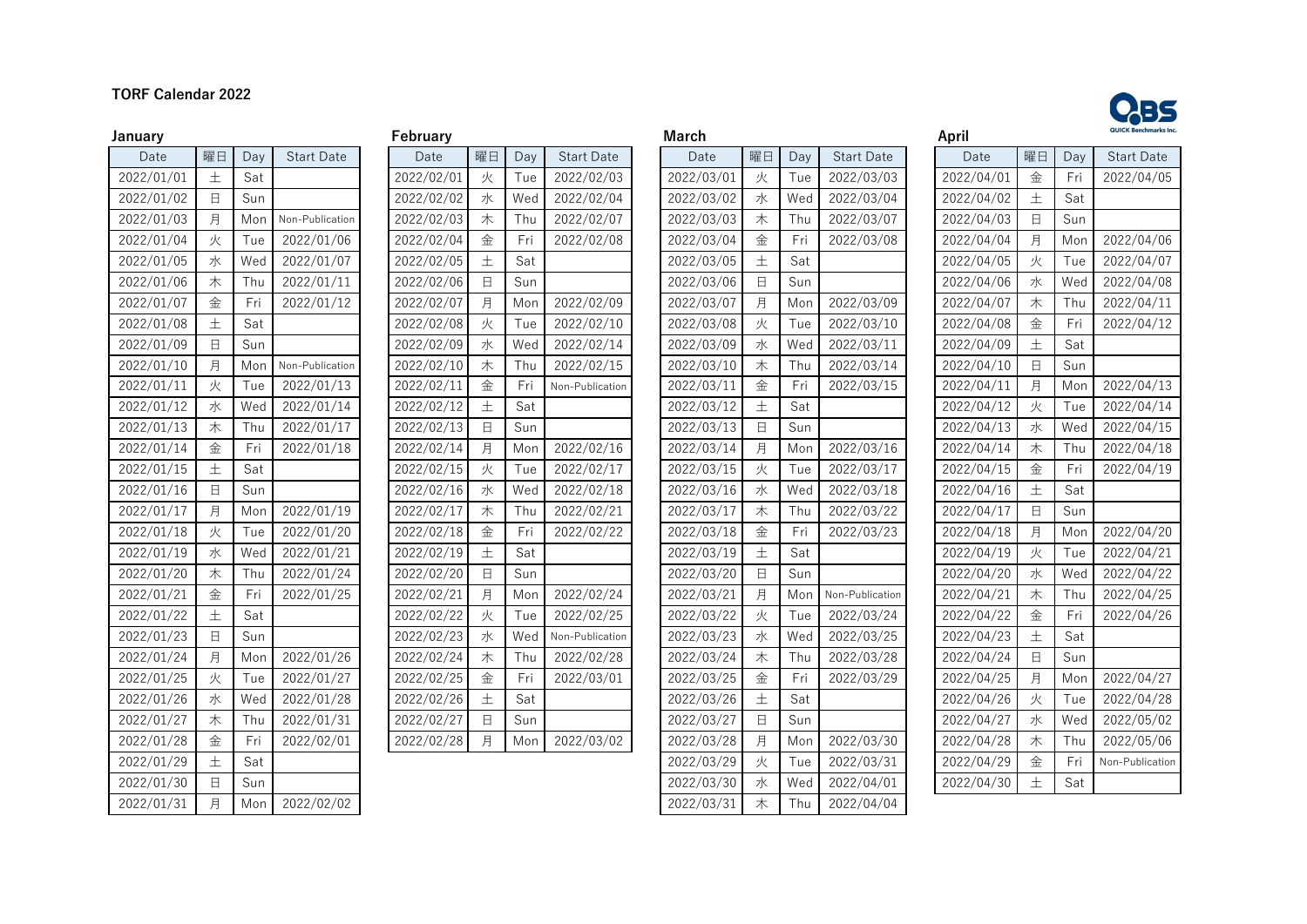### **TORF Calendar 2022**



| June       |        |     |                   |
|------------|--------|-----|-------------------|
| Date       | 曜日     | Day | <b>Start Date</b> |
| 2022/06/01 | 水      | Wed | 2022/06/03        |
| 2022/06/02 | 木      | Thu | 2022/06/06        |
| 2022/06/03 | 金      | Fri | 2022/06/07        |
| 2022/06/04 | 土      | Sat |                   |
| 2022/06/05 | $\Box$ | Sun |                   |
| 2022/06/06 | 月      | Mon | 2022/06/08        |
| 2022/06/07 | 火      | Tue | 2022/06/09        |
| 2022/06/08 | 水      | Wed | 2022/06/10        |
| 2022/06/09 | 木      | Thu | 2022/06/13        |
| 2022/06/10 | 金      | Fri | 2022/06/14        |
| 2022/06/11 | 土      | Sat |                   |
| 2022/06/12 | $\Box$ | Sun |                   |
| 2022/06/13 | 月      | Mon | 2022/06/15        |
| 2022/06/14 | 火      | Tue | 2022/06/16        |
| 2022/06/15 | 水      | Wed | 2022/06/17        |
| 2022/06/16 | 木      | Thu | 2022/06/20        |
| 2022/06/17 | 金      | Fri | 2022/06/21        |
| 2022/06/18 | $\pm$  | Sat |                   |
| 2022/06/19 | 日      | Sun |                   |
| 2022/06/20 | 月      | Mon | 2022/06/22        |
| 2022/06/21 | 火      | Tue | 2022/06/23        |
| 2022/06/22 | 水      | Wed | 2022/06/24        |
| 2022/06/23 | 木      | Thu | 2022/06/27        |
| 2022/06/24 | 金      | Fri | 2022/06/28        |
| 2022/06/25 | 土      | Sat |                   |
| 2022/06/26 | $\Box$ | Sun |                   |
| 2022/06/27 | 月      | Mon | 2022/06/29        |
| 2022/06/28 | 火      | Tue | 2022/06/30        |
| 2022/06/29 | 水      | Wed | 2022/07/01        |
| 2022/06/30 | 木      | Thu | 2022/07/04        |
|            |        |     |                   |

| May        |             |     |                         | June       |        |     |                   | July       |        |     |                   | August     |             |     | <b>QUICK Benchmarks Inc</b> |
|------------|-------------|-----|-------------------------|------------|--------|-----|-------------------|------------|--------|-----|-------------------|------------|-------------|-----|-----------------------------|
| Date       | 曜日          | Day | <b>Start Date</b>       | Date       | 曜日     | Day | <b>Start Date</b> | Date       | 曜日     | Day | <b>Start Date</b> | Date       | 曜日          | Day | <b>Start Date</b>           |
| 2022/05/01 | $\Box$      | Sun |                         | 2022/06/01 | 水      | Wed | 2022/06/03        | 2022/07/01 | 金      | Fri | 2022/07/05        | 2022/08/01 | 月           | Mon | 2022/08/03                  |
| 2022/05/02 | 月           | Mon | $\overline{2022/05/09}$ | 2022/06/02 | 木      | Thu | 2022/06/06        | 2022/07/02 | 土      | Sat |                   | 2022/08/02 | 火           | Tue | 2022/08/04                  |
| 2022/05/03 | 火           | Tue | Non-Publication         | 2022/06/03 | 金      | Fri | 2022/06/07        | 2022/07/03 | 日      | Sun |                   | 2022/08/03 | 水           | Wed | 2022/08/05                  |
| 2022/05/04 | 水           | Wed | Non-Publication         | 2022/06/04 | 土      | Sat |                   | 2022/07/04 | 月      | Mon | 2022/07/06        | 2022/08/04 | 木           | Thu | 2022/08/08                  |
| 2022/05/05 | 木           | Thu | Non-Publication         | 2022/06/05 | $\Box$ | Sun |                   | 2022/07/05 | 火      | Tue | 2022/07/07        | 2022/08/05 | 金           | Fri | 2022/08/09                  |
| 2022/05/06 | 金           | Fri | 2022/05/10              | 2022/06/06 | 月      | Mon | 2022/06/08        | 2022/07/06 | 水      | Wed | 2022/07/08        | 2022/08/06 | 土           | Sat |                             |
| 2022/05/07 | 土           | Sat |                         | 2022/06/07 | 火      | Tue | 2022/06/09        | 2022/07/07 | 木      | Thu | 2022/07/11        | 2022/08/07 | 日           | Sun |                             |
| 2022/05/08 | $\Box$      | Sun |                         | 2022/06/08 | 水      | Wed | 2022/06/10        | 2022/07/08 | 金      | Fri | 2022/07/12        | 2022/08/08 | 月           | Mon | 2022/08/10                  |
| 2022/05/09 | 月           | Mon | 2022/05/11              | 2022/06/09 | 木      | Thu | 2022/06/13        | 2022/07/09 | 土      | Sat |                   | 2022/08/09 | 火           | Tue | 2022/08/12                  |
| 2022/05/10 | 火           | Tue | 2022/05/12              | 2022/06/10 | 金      | Fri | 2022/06/14        | 2022/07/10 | 日      | Sun |                   | 2022/08/10 | 水           | Wed | 2022/08/15                  |
| 2022/05/11 | 水           | Wed | 2022/05/13              | 2022/06/11 | 土      | Sat |                   | 2022/07/11 | 月      | Mon | 2022/07/13        | 2022/08/11 | 木           | Thu | Non-Publication             |
| 2022/05/12 | 木           | Thu | 2022/05/16              | 2022/06/12 | $\Box$ | Sun |                   | 2022/07/12 | 火      | Tue | 2022/07/14        | 2022/08/12 | 金           | Fri | 2022/08/16                  |
| 2022/05/13 | 金           | Fri | 2022/05/17              | 2022/06/13 | 月      | Mon | 2022/06/15        | 2022/07/13 | 水      | Wed | 2022/07/15        | 2022/08/13 | 土           | Sat |                             |
| 2022/05/14 | 土           | Sat |                         | 2022/06/14 | 火      | Tue | 2022/06/16        | 2022/07/14 | 木      | Thu | 2022/07/19        | 2022/08/14 | $\boxminus$ | Sun |                             |
| 2022/05/15 | $\Box$      | Sun |                         | 2022/06/15 | 水      | Wed | 2022/06/17        | 2022/07/15 | 金      | Fri | 2022/07/20        | 2022/08/15 | 月           | Mon | 2022/08/17                  |
| 2022/05/16 | 月           | Mon | 2022/05/18              | 2022/06/16 | 木      | Thu | 2022/06/20        | 2022/07/16 | 土      | Sat |                   | 2022/08/16 | 火           | Tue | 2022/08/18                  |
| 2022/05/17 | 火           | Tue | 2022/05/19              | 2022/06/17 | 金      | Fri | 2022/06/21        | 2022/07/17 | 日      | Sun |                   | 2022/08/17 | 水           | Wed | 2022/08/19                  |
| 2022/05/18 | 水           | Wed | 2022/05/20              | 2022/06/18 | 土      | Sat |                   | 2022/07/18 | 月      | Mon |                   | 2022/08/18 | 木           | Thu | 2022/08/22                  |
| 2022/05/19 | 木           | Thu | 2022/05/23              | 2022/06/19 | $\Box$ | Sun |                   | 2022/07/19 | 火      | Tue | 2022/07/21        | 2022/08/19 | 金           | Fri | 2022/08/23                  |
| 2022/05/20 | 金           | Fri | 2022/05/24              | 2022/06/20 | 月      | Mon | 2022/06/22        | 2022/07/20 | 水      | Wed | 2022/07/22        | 2022/08/20 | 土           | Sat |                             |
| 2022/05/21 | 土           | Sat |                         | 2022/06/21 | 火      | Tue | 2022/06/23        | 2022/07/21 | 木      | Thu | 2022/07/25        | 2022/08/21 | $\Box$      | Sun |                             |
| 2022/05/22 | $\boxminus$ | Sun |                         | 2022/06/22 | 水      | Wed | 2022/06/24        | 2022/07/22 | 金      | Fri | 2022/07/26        | 2022/08/22 | 月           | Mon | 2022/08/24                  |
| 2022/05/23 | 月           | Mon | 2022/05/25              | 2022/06/23 | 木      | Thu | 2022/06/27        | 2022/07/23 | 土      | Sat |                   | 2022/08/23 | 火           | Tue | 2022/08/25                  |
| 2022/05/24 | 火           | Tue | 2022/05/26              | 2022/06/24 | 金      | Fri | 2022/06/28        | 2022/07/24 | 日      | Sun |                   | 2022/08/24 | 水           | Wed | 2022/08/26                  |
| 2022/05/25 | 水           | Wed | 2022/05/27              | 2022/06/25 | 土      | Sat |                   | 2022/07/25 | 月      | Mon | 2022/07/27        | 2022/08/25 | 木           | Thu | 2022/08/29                  |
| 2022/05/26 | 木           | Thu | 2022/05/30              | 2022/06/26 | $\Box$ | Sun |                   | 2022/07/26 | 火      | Tue | 2022/07/28        | 2022/08/26 | 金           | Fri | 2022/08/30                  |
| 2022/05/27 | 金           | Fri | 2022/05/31              | 2022/06/27 | 月      | Mon | 2022/06/29        | 2022/07/27 | 水      | Wed | 2022/07/29        | 2022/08/27 | 土           | Sat |                             |
| 2022/05/28 | 土           | Sat |                         | 2022/06/28 | 火      | Tue | 2022/06/30        | 2022/07/28 | 木      | Thu | 2022/08/01        | 2022/08/28 | $\Box$      | Sun |                             |
| 2022/05/29 | $\boxminus$ | Sun |                         | 2022/06/29 | 水      | Wed | 2022/07/01        | 2022/07/29 | 金      | Fri | 2022/08/02        | 2022/08/29 | 月           | Mon | 2022/08/31                  |
| 2022/05/30 | 月           | Mon | 2022/06/01              | 2022/06/30 | 木      | Thu | 2022/07/04        | 2022/07/30 | 土      | Sat |                   | 2022/08/30 | 火           | Tue | 2022/09/01                  |
| 2022/05/31 | 火           | Tue | 2022/06/02              |            |        |     |                   | 2022/07/31 | $\Box$ | Sun |                   | 2022/08/31 | 水           | Wed | 2022/09/02                  |

| August     |                |     |                   |
|------------|----------------|-----|-------------------|
| Date       | 曜日             | Day | <b>Start Date</b> |
| 2022/08/01 | 月              | Mon | 2022/08/03        |
| 2022/08/02 | 火              | Tue | 2022/08/04        |
| 2022/08/03 | 水              | Wed | 2022/08/05        |
| 2022/08/04 | 木              | Thu | 2022/08/08        |
| 2022/08/05 | 金              | Fri | 2022/08/09        |
| 2022/08/06 | 土              | Sat |                   |
| 2022/08/07 | $\overline{E}$ | Sun |                   |
| 2022/08/08 | 月              | Mon | 2022/08/10        |
| 2022/08/09 | 火              | Tue | 2022/08/12        |
| 2022/08/10 | 水              | Wed | 2022/08/15        |
| 2022/08/11 | 木              | Thu | Non-Publication   |
| 2022/08/12 | 金              | Fri | 2022/08/16        |
| 2022/08/13 | 土              | Sat |                   |
| 2022/08/14 | $\overline{a}$ | Sun |                   |
| 2022/08/15 | 月              | Mon | 2022/08/17        |
| 2022/08/16 | 火              | Tue | 2022/08/18        |
| 2022/08/17 | 水              | Wed | 2022/08/19        |
| 2022/08/18 | 木              | Thu | 2022/08/22        |
| 2022/08/19 | 金              | Fri | 2022/08/23        |
| 2022/08/20 | 土              | Sat |                   |
| 2022/08/21 | $\Box$         | Sun |                   |
| 2022/08/22 | 月              | Mon | 2022/08/24        |
| 2022/08/23 | 火              | Tue | 2022/08/25        |
| 2022/08/24 | 水              | Wed | 2022/08/26        |
| 2022/08/25 | 木              | Thu | 2022/08/29        |
| 2022/08/26 | 金              | Fri | 2022/08/30        |
| 2022/08/27 | 土              | Sat |                   |
| 2022/08/28 | $\Box$         | Sun |                   |
| 2022/08/29 | 月              | Mon | 2022/08/31        |
| 2022/08/30 | 火              | Tue | 2022/09/01        |
| 2022/08/31 | 水              | Wed | 2022/09/02        |